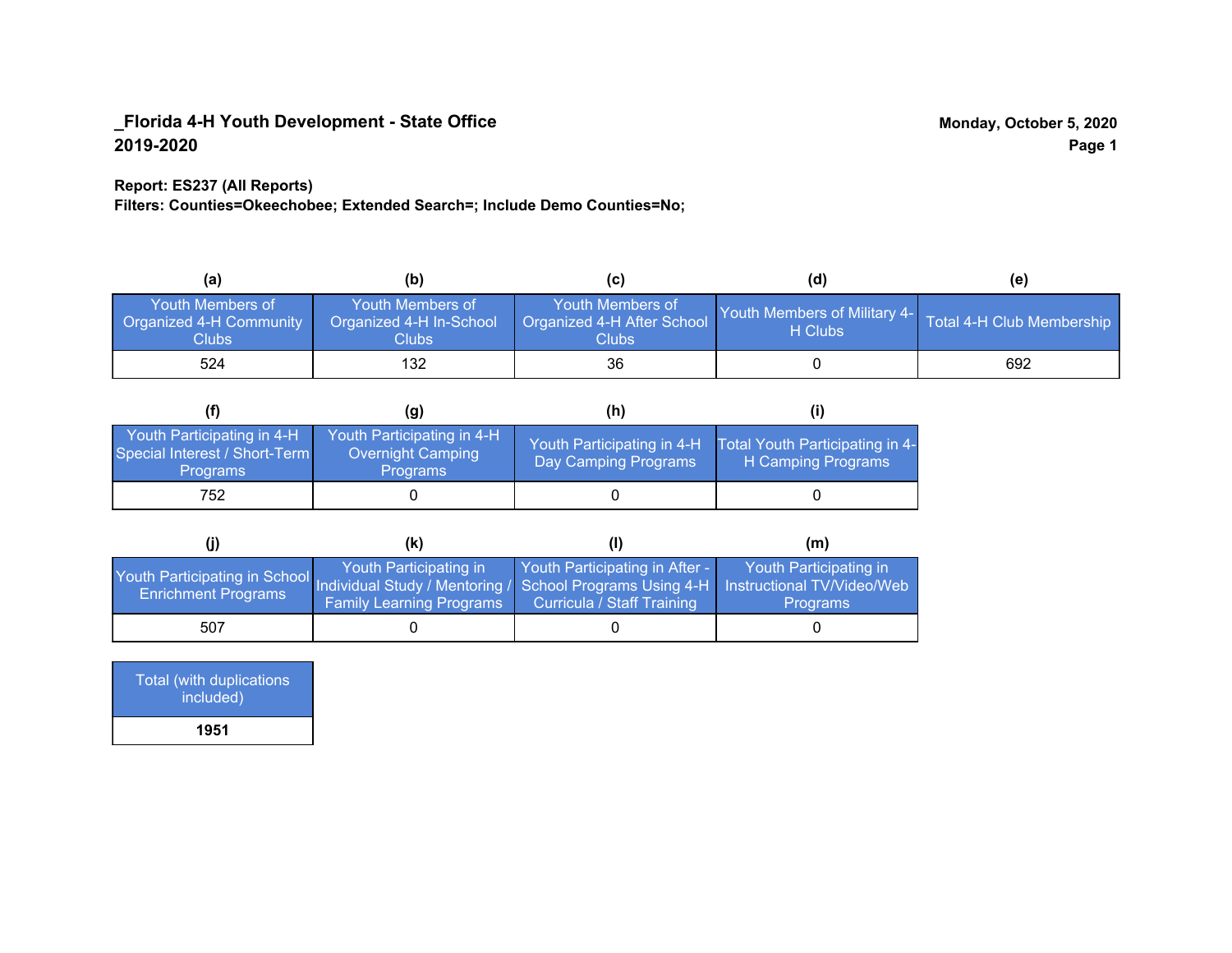**Report: ES237 (All Reports)**

**Filters: Counties=Okeechobee; Extended Search=; Include Demo Counties=No;**

### **School Grade (duplications eliminated)**

| Kinde | 1st | 2nd | Brd | 4th | 5th | 6th | <b>Tip</b> | 8th | 9th | <b>10th</b> | $-11$ th           | 12 <sub>th</sub> | Post HS Not in School Special | Total |
|-------|-----|-----|-----|-----|-----|-----|------------|-----|-----|-------------|--------------------|------------------|-------------------------------|-------|
| 50    | 50  | 51  | 100 | 599 | 163 | 96  | 123        | 58  | 74  | 36          | $\sim$<br><u>~</u> | 46               | 277                           | 1762  |

# **Gender of 4-H Youth Participants (duplications eliminated)**

| Male | Female | Total |
|------|--------|-------|
| 942  | 820    | 1762  |

# **Place of Residence of 4-H Youth Participants (duplications eliminated)**

| ∣ Farm | Towns of under 10,000 and<br>rural non-farm | Towns and cities (10,000-<br>50,000), and their suburbs | Suburbs of cities of over<br>50,000 | Central cities of over 50,000 | Total |
|--------|---------------------------------------------|---------------------------------------------------------|-------------------------------------|-------------------------------|-------|
| 178    | 295                                         | 786                                                     | 185                                 | 318                           | 1762  |

# **Total 4-H Youth Participants (duplications eliminated)**

**Total** 

**<sup>1762</sup> Note: The four totals on this page should all match.**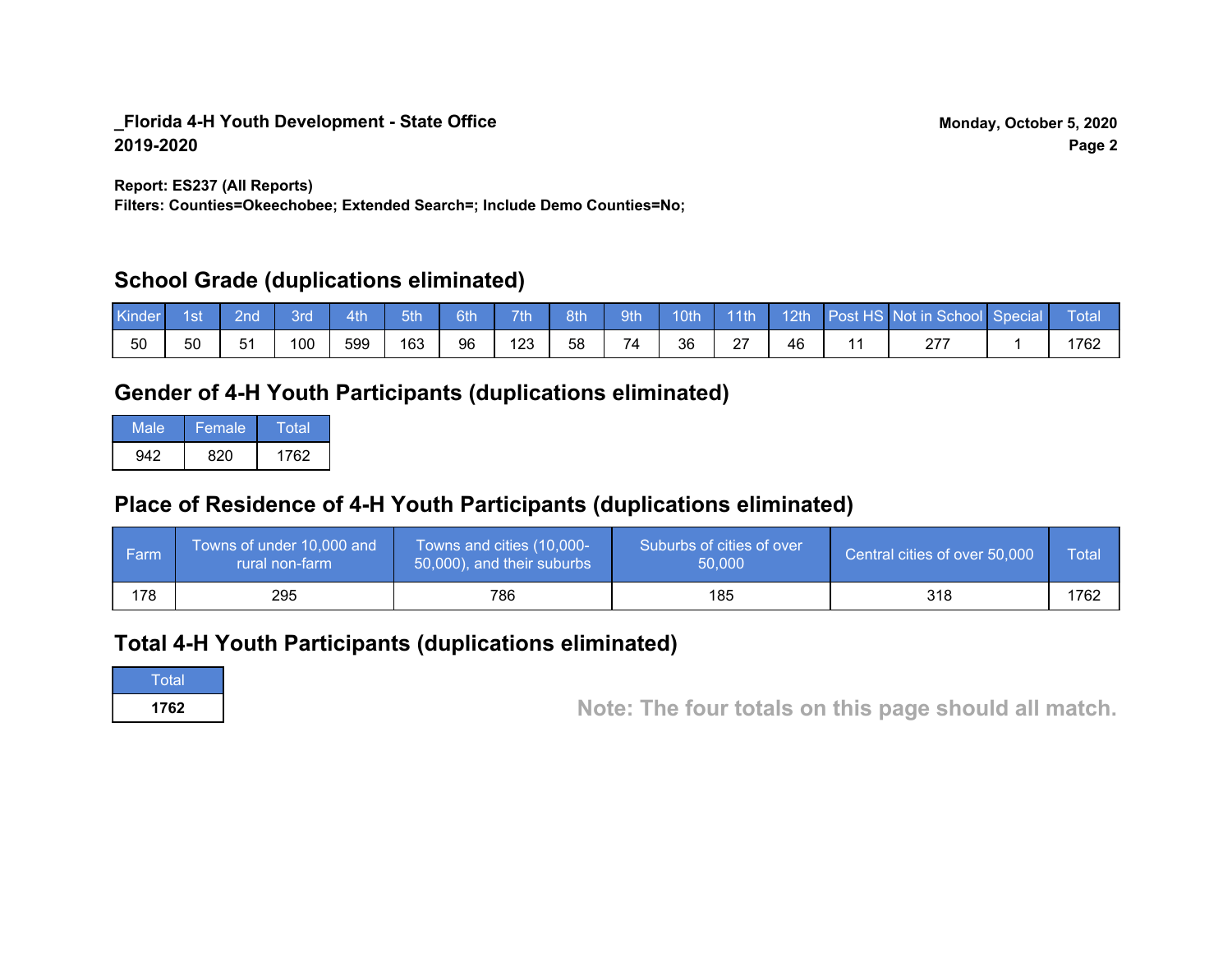**Report: ES237 (All Reports)**

**Filters: Counties=Okeechobee; Extended Search=; Include Demo Counties=No;**

| <b>ETHNICITY</b>          | <b>TOTAL YOUTH</b> |
|---------------------------|--------------------|
| <b>Hispanic or Latino</b> | 529                |
| Not Hispanic or Latino    | 1233               |

Directions: Type in the appropriate numbers for your project. Ethnicity is separate from race. YOu should indicate an ethnicity category for each participant and all racial categories that apply to each participant (i.e. a participant of more than one race would be recorded in each applicable racial category). Ideally, your total participants should equal the total of numbers in your ethicity section. Totals of racial categories will be equal to or greater than your total participants if they all report racial information.

4-H Youth Participants: Any youth taking part in programs provided as a result of action by extension personnel (professional. Paraprofessional. And volunteer). This includes youth participation in programs conducted through 1862, 1890, and 1994 land-grant universities, EFNEP, urban gardening, and other programs that may not actually use the 4-H name and emblem with participants.

| <b>RACE</b>                               | <b>TOTAL YOUTH</b> |
|-------------------------------------------|--------------------|
| American Indian or Alaskan Native         | 33                 |
| Asian                                     | 26                 |
| <b>Black or African American</b>          | 93                 |
| Native Hawaiian or other Pacific Islander | 1                  |
| White                                     | 1519               |
| Youth Indicating More Than One Race       | 68                 |
| <b>Undetermined</b>                       | 22                 |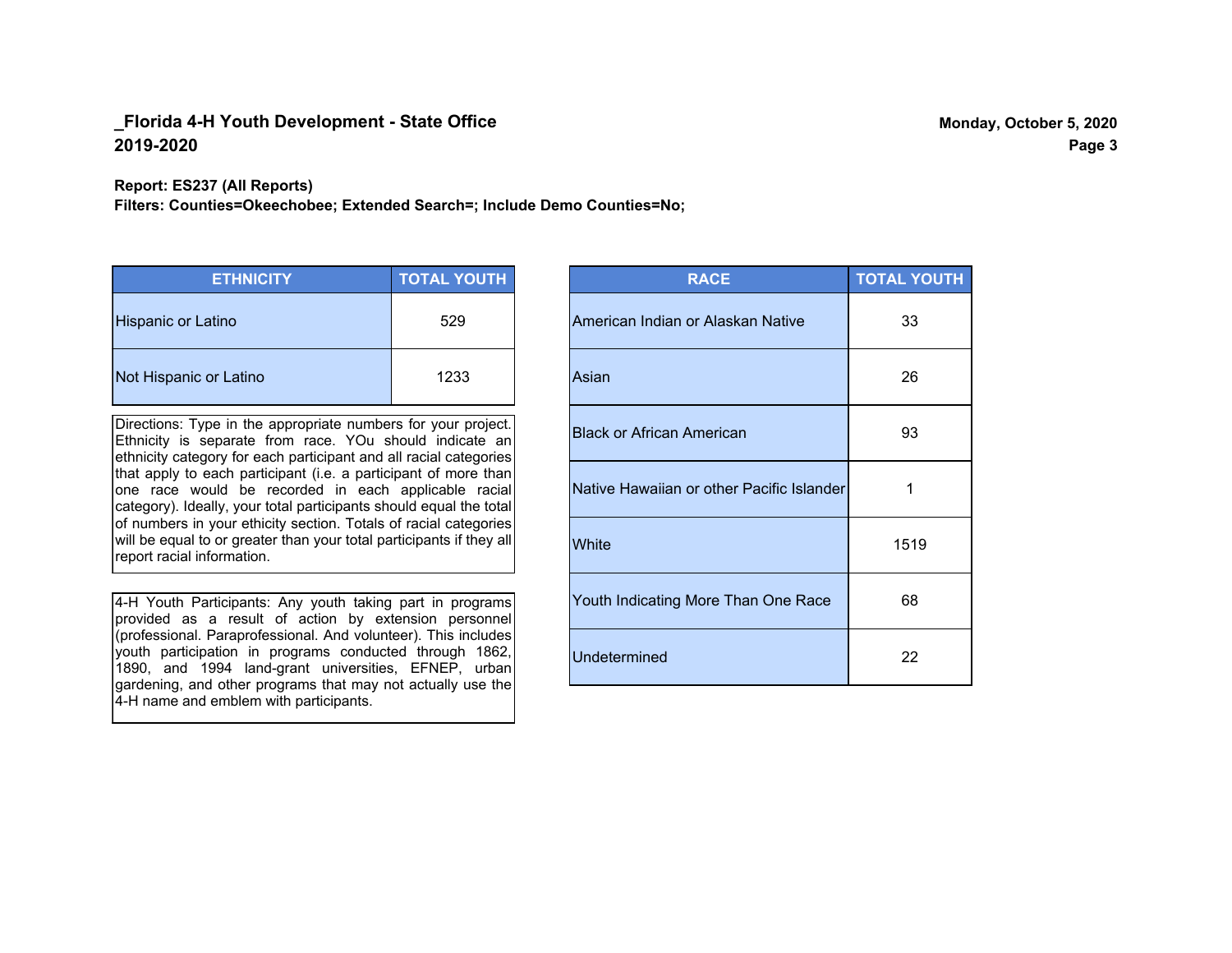**Report: ES237 (All Reports)**

**Filters: Counties=Okeechobee; Extended Search=; Include Demo Counties=No;**

| Total Number of<br>Adult Volunteers | <b>Total Number of</b><br><b>Youth Volunteers</b> | Total |
|-------------------------------------|---------------------------------------------------|-------|
| 159                                 | 89                                                | 248   |

Adult Volunteer: Unpaid support for the 4-H program by an individual beyond high school age.

Youth Volunteer: Unpaid support for the 4-H program by a person who has not yet graduated from high school.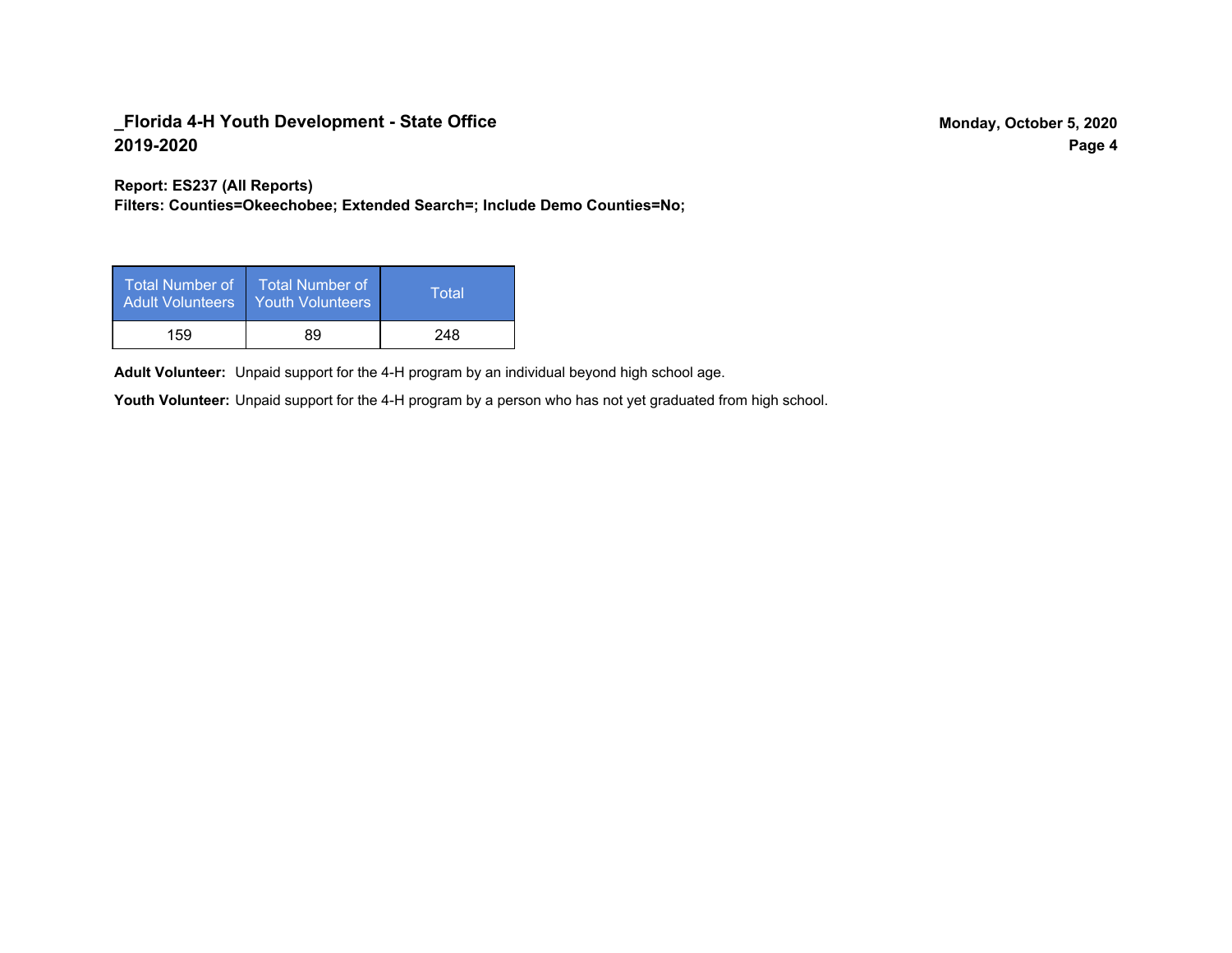**Biological Sciences**

#### **Filters: Counties=Okeechobee; Extended Search=; Include Demo Counties=No; Report: ES237 (All Reports)**

| Ag in the Classroom                              |                |
|--------------------------------------------------|----------------|
| : Agriculture Awareness                          | 0              |
| School Enrichment - Agriculture Awareness        | 507            |
| School Enrichment - Pizza Garden                 | 0              |
|                                                  | 507            |
| <b>Animals</b>                                   |                |
| (4-H Cloverbuds- ANIMALS & PETS)-retired project | 0              |
| (CAGED BIRDS) Retired Project                    | 0              |
| (GOATS) Retired Project                          | 0              |
| (GOATS-Pygmy) Retired Project                    | $\mathbf 0$    |
| (HORSE-Advanced Horsemanship) Retired Project    | $\mathbf 0$    |
| (HORSE-Horsemanship Science) Retired Project     | 0              |
| (LLAMAS AND ALPACAS)-retired project             | 0              |
| (POCKET PETS) Retired Project                    | $\mathbf 0$    |
| <b>ANIMAL SCIENCES</b>                           | 0              |
| <b>BEEF</b>                                      | 559            |
| <b>CATS</b>                                      | $\mathbf 0$    |
| <b>DAIRY CATTLE</b>                              | 536            |
| <b>DOGS</b>                                      | $\mathbf 0$    |
| GOATS (Dairy)                                    | $\mathbf 0$    |
| GOATS (Meat)                                     | 11             |
| <b>HORSE</b>                                     | 17             |
| <b>HORSE</b> (Horseless Horse)                   | 10             |
| <b>PETS</b>                                      | $\overline{2}$ |
| <b>POULTRY</b>                                   | 534            |
| <b>RABBITS</b>                                   | 39             |
| <b>SHEEP</b>                                     | 3              |
| <b>SWINE</b>                                     | 212            |
|                                                  | 1923           |

| (4-H Cloverbuds-SCIENCE & TECHNOLOGY) Retired Project | 0            |
|-------------------------------------------------------|--------------|
| (Marine/Aquatic-AQUARIUMS) Retired Project            | $\Omega$     |
| (Marine/Aquatic-WETLANDS) Retired Project             | $\Omega$     |
| (Sciences-WINGS) Retired Project                      | $\Omega$     |
| (Wildlife - Bats) Retired Project                     | <sup>0</sup> |
| (Wildlife - Butterflies- WINGS) Retired Project       | <sup>0</sup> |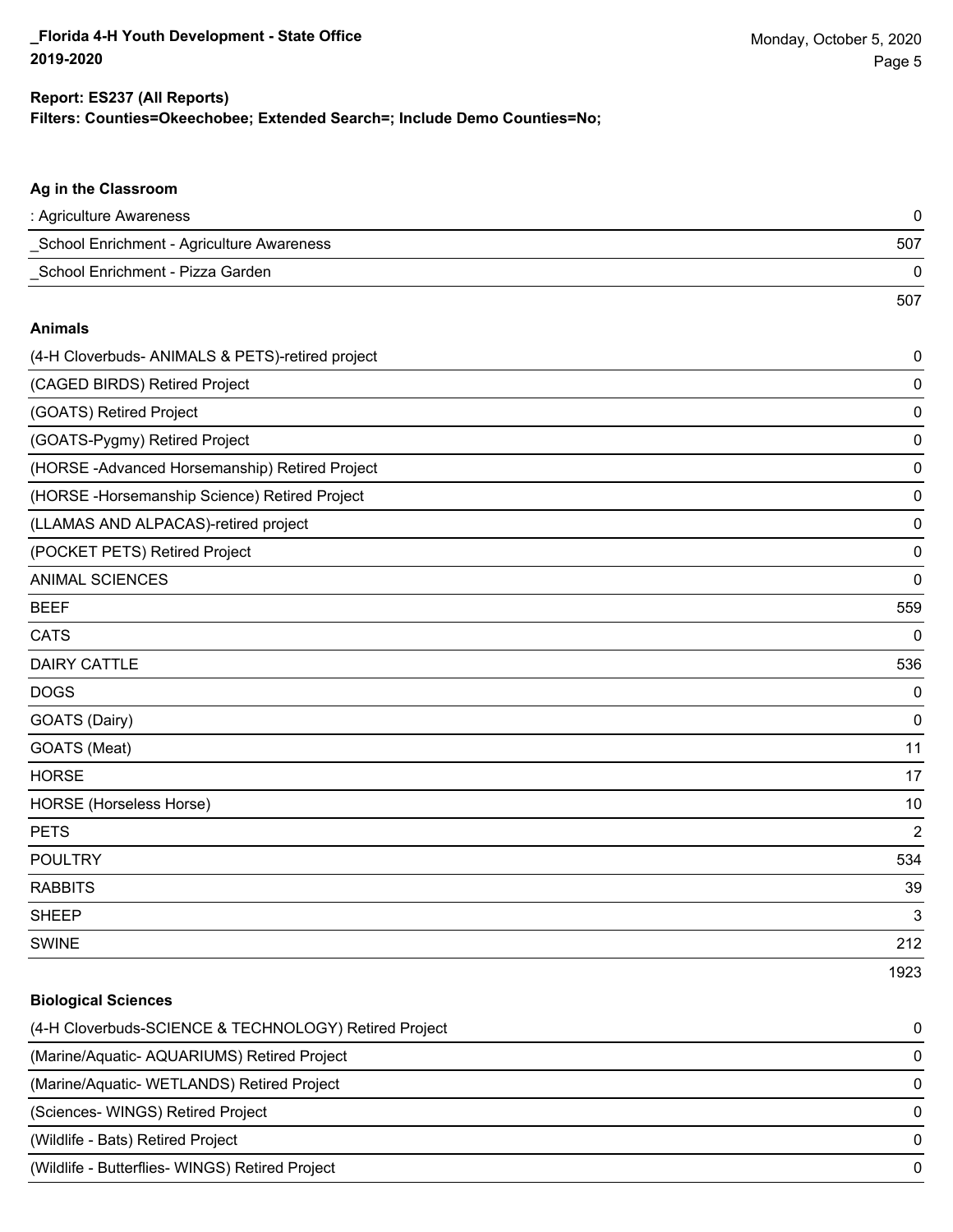#### **Report: ES237 (All Reports)**

**Filters: Counties=Okeechobee; Extended Search=; Include Demo Counties=No;**

| (Wildlife- BLUEBIRDS) Retired Project                     | $\mathbf 0$ |
|-----------------------------------------------------------|-------------|
| : ABCs of ENTOMOLOGY                                      | 0           |
| : Entomology-Apiary/Beekeeping                            | 507         |
| : Meat Sciences                                           | $\mathbf 0$ |
| : Natural Sciences                                        | $\mathbf 0$ |
| School Enrichment - Embryology                            | $\mathbf 0$ |
| School Enrichment- Natural Sciences                       | $\mathbf 0$ |
| INSECTS (ENTOMOLOGY)                                      | $\mathbf 0$ |
| MARINE SCIENCE AND AQUATIC SCIENCES                       | $\mathbf 0$ |
| <b>SCIENCE DISCOVERY</b>                                  | 8           |
| <b>VETERINARY SCIENCE</b>                                 | $\mathbf 0$ |
|                                                           | 515         |
| <b>Civic Engagement</b>                                   |             |
| (4-H Cloverbuds- CITIZENSHIP)-retired project             | 0           |
| (Citizenship-INTERGENERATIONAL) Retired Project           | 0           |
| <b>CITIZENSHIP</b>                                        | 13          |
| CITIZENSHIP-COMMUNITY SERVICE                             | 1644        |
| CULTURAL AND GLOBAL EDUCATION                             | 0           |
|                                                           | 1657        |
| <b>Communications and Expressive Arts</b>                 |             |
| (4-H Cloverbuds- COMMUNICATIONS) Retired Project          | 0           |
| (4-H Cloverbuds- VISUAL-LEISURE ARTS) Retired Project     | 0           |
| (FILMMAKING) Retired Project                              | $\mathbf 0$ |
| (LEISURE ARTS- Arts & Crafts) Retired Project             | 0           |
| (Leisure Arts- COLLECTIBLES) Retired Project              | $\mathbf 0$ |
| (PHOTOGRAPHY) Retired Project                             | $\pmb{0}$   |
| (PUBLIC SPEAKING) Retired Project                         | $\pmb{0}$   |
| (VISUAL ARTS) Retired Project                             | $\pmb{0}$   |
| School Enrichment - 4-H Tropicana Public Speaking Program | $\mathbf 0$ |
| <b>COMMUNICATIONS AND PUBLIC SPEAKING</b>                 | 11          |
| <b>EXPRESSIVE ARTS</b>                                    | 5           |
| <b>VISUAL ARTS</b>                                        | 10          |
|                                                           | 26          |
| <b>Community / Volunteer Service</b>                      |             |

(Citizenship-PUBLIC ADVENTURES) Retired Project 0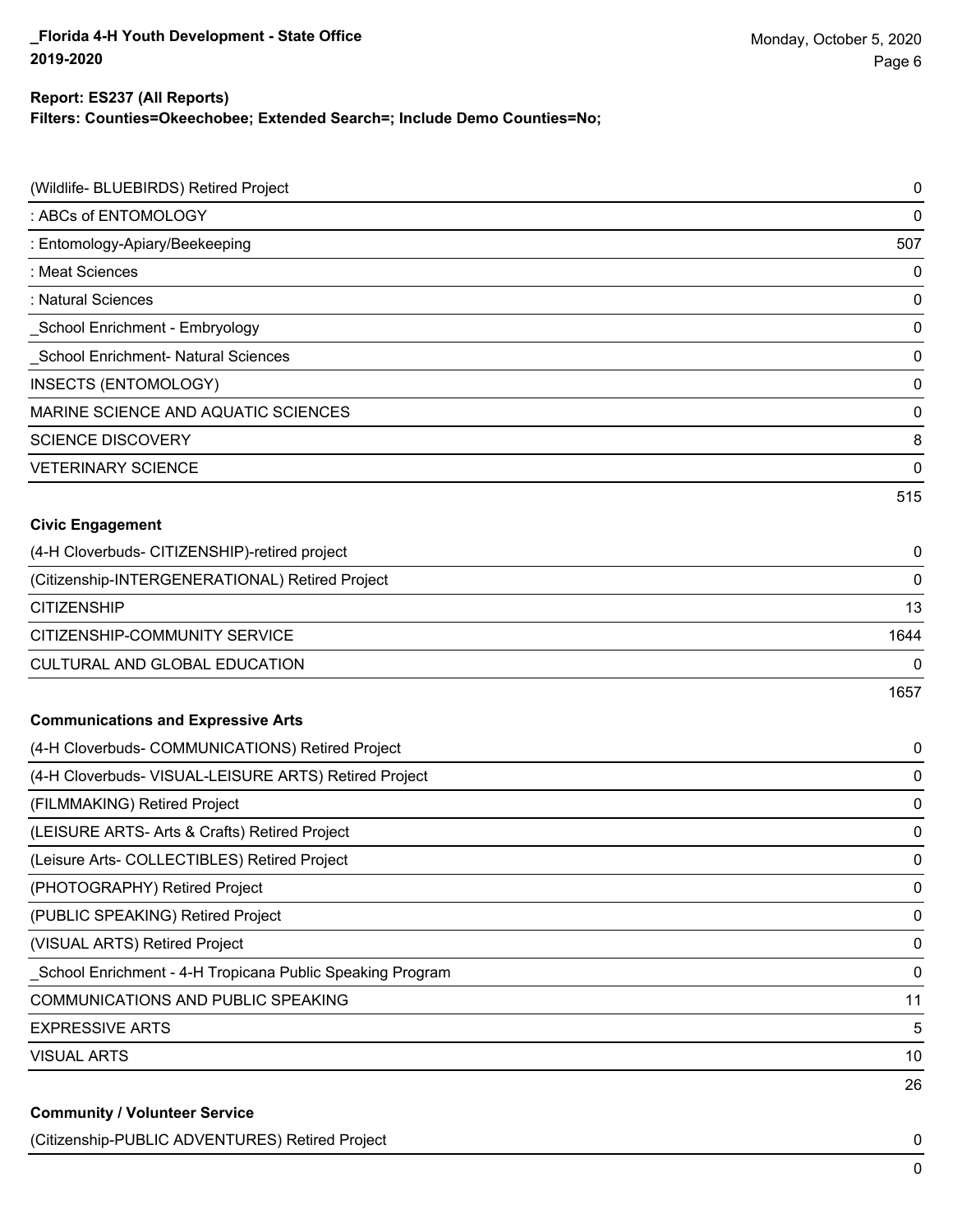#### **Filters: Counties=Okeechobee; Extended Search=; Include Demo Counties=No; Report: ES237 (All Reports)**

| <b>Consumer and Family Science</b>                           |     |
|--------------------------------------------------------------|-----|
| (4-H Cloverbuds- CLOTHING) Retired project                   | 0   |
| (CHILD DEVELOPMENT Babysitting) Retired Project              | 0   |
| (Clothing - SELECTION) Retired Project                       | 0   |
| (Clothing - SEWING) Retired Project                          | 0   |
| (Clothing-Sewing- QUILTING) Retired Project                  | 0   |
| (CONSUMER EDUCATION AND SHOPPING) Retired Project            | 0   |
| (Human Development - Talking with TJ) Retired Project        | 0   |
| (HUMAN DEVELOPMENT) Retired Project                          | 0   |
| (Human Development-CHOICES) Retired Project                  | 0   |
| (Money Management - FINANCIAL CHAMPIONS) Retired Project     | 0   |
| : Consumer Choices Event                                     | 0   |
| 4-H CLOVERBUDS                                               | 142 |
| Animal Science- ALL ABOUT ANIMALS                            | 0   |
| Animal Sciences- LIVESTOCK JUDGING                           | 0   |
| Animals-PETS/SMALL ANIMALS                                   | 0   |
| CHILD DEVELOPMENT & CHILD CARE                               | 0   |
| Citizenship-SERVICE LEARNING                                 | 0   |
| <b>CLOTHING &amp; SEWING</b>                                 | 0   |
| <b>Exploring Farm Animals</b>                                | 0   |
| Hog-n-Ham Project                                            | 0   |
| Marine Science                                               | 0   |
| <b>MONEY MANAGEMENT</b>                                      | 0   |
| Performing Arts-DANCE/MOVEMENT                               | 0   |
| Pet Pals                                                     | 0   |
| Plant Pals, K-3 (5-8 yrs)                                    | 0   |
| test                                                         | 0   |
| Wildlife - Birds                                             | 0   |
|                                                              | 142 |
| <b>Environmental Education / Earth Sciences</b>              |     |
| (4-H Cloverbuds- ENVIRONMENT-Earth Sciences) Retired Project | 0   |
| : Recycling                                                  | 0   |
| : Water Education                                            | 0   |
| School Enrichment - Project Learning Tree                    | 0   |
| School Enrichment- Environmental Sciences                    | 0   |
| <b>EARTH SCIENCES</b>                                        | 1   |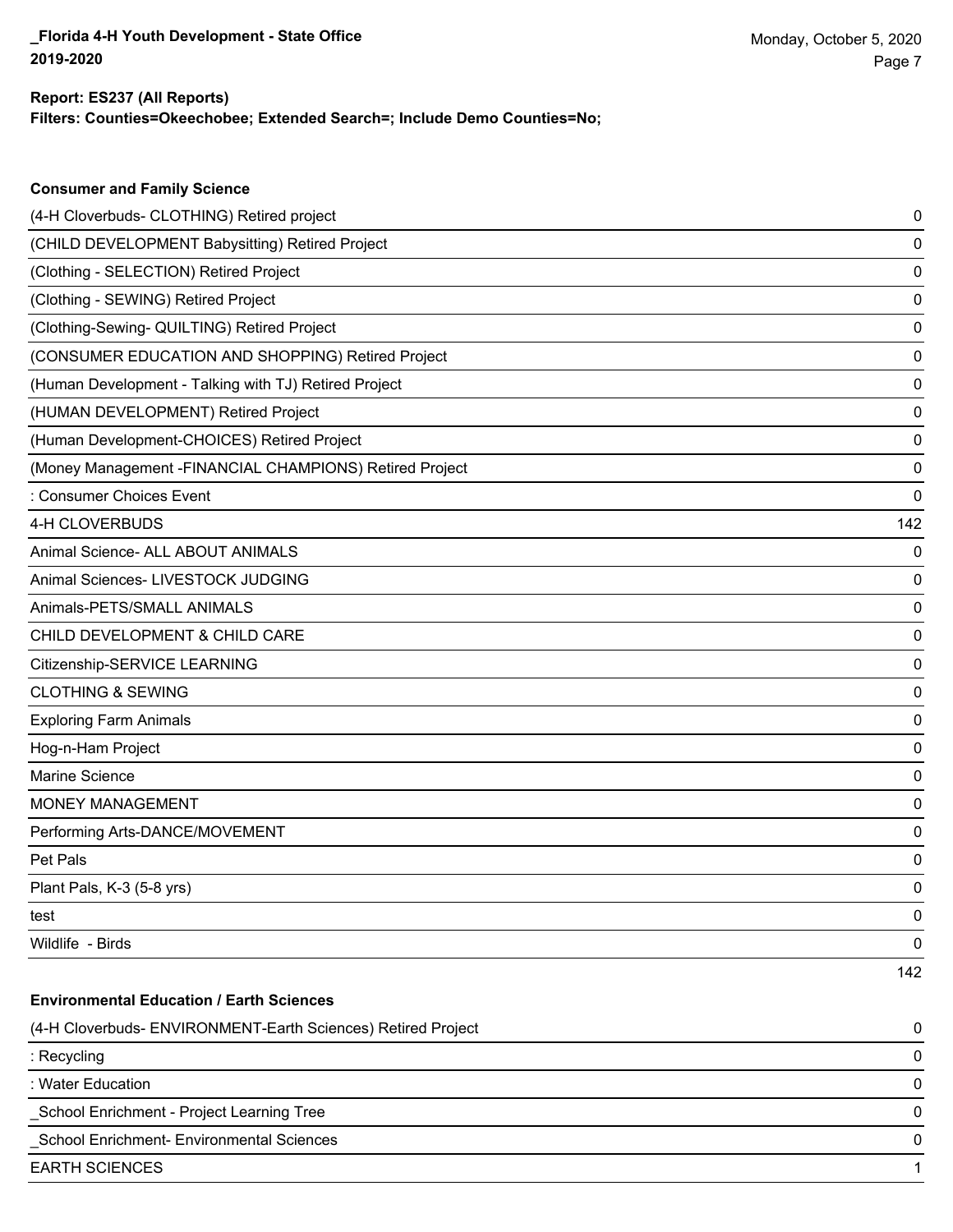### **Report: ES237 (All Reports)**

**Filters: Counties=Okeechobee; Extended Search=; Include Demo Counties=No;**

| <b>ENERGY</b>                  | 0              |
|--------------------------------|----------------|
| <b>ENVIRONMENTAL SCIENCES</b>  | 0              |
| <b>FORESTRY</b>                | 0              |
| <b>OUTDOOR EDUCATION</b>       | 738            |
| SOIL AND WATER SCIENCES        | 507            |
| <b>SPORTFISHING</b>            | 0              |
| <b>SS - SHOOTING SPORTS</b>    | 674            |
| <b>SS-ARCHERY</b>              | 115            |
| SS-HUNTING 10y/o               | 0              |
| SS-MUZZLELOADING 12y/o         | 1              |
| SS-RIFLE, AIR                  | 1              |
| SS- RIFLE, SMALL BORE          | $\overline{2}$ |
| SS-SHOTGUN 10y/o               | 3              |
| <b>WILDLIFE &amp; HABITATS</b> | 625            |
|                                | 2667           |

#### **Foods and Nutrition**

| (4-H Cloverbuds- FOODS & NUTRITION) Retired Project   | 0   |
|-------------------------------------------------------|-----|
| (Food - SPORTS NUTRITION) Retired Project             | 0   |
| (FOOD AND FOOD PRESERVATION SCIENCES) Retired Project | 0   |
| (FOOD PREP AND COOKING) Retired Project               | 0   |
| (Food Prep- BREADS & BREADMAKING) Retired Project     | 0   |
| (Food Prep- DAIRY FOODS) Retired Project              | 0   |
| (Food Prep- MICROWAVE MAGIC) Retired Project          | 0   |
| (Food Science-FOOD PRESERVATION) Retired Project      | 0   |
| School Enrichment - Up for the Challenge              | 0   |
| School Enrichment - YUM                               | 0   |
| <b>School Enrichment - YUMMEE</b>                     | 0   |
| <b>School Enrichment-Nutrition</b>                    | 483 |
| <b>FOOD &amp; NUTRITION</b>                           | 509 |
|                                                       | 992 |

#### **Health**

| (Health-HEALTH ROCKS) Retired Project       |  |
|---------------------------------------------|--|
| (HEALTH: PHYSICAL ACTIVITY) Retired Project |  |
| : Healthy Living                            |  |
| PERSONAL WELL BEING                         |  |
|                                             |  |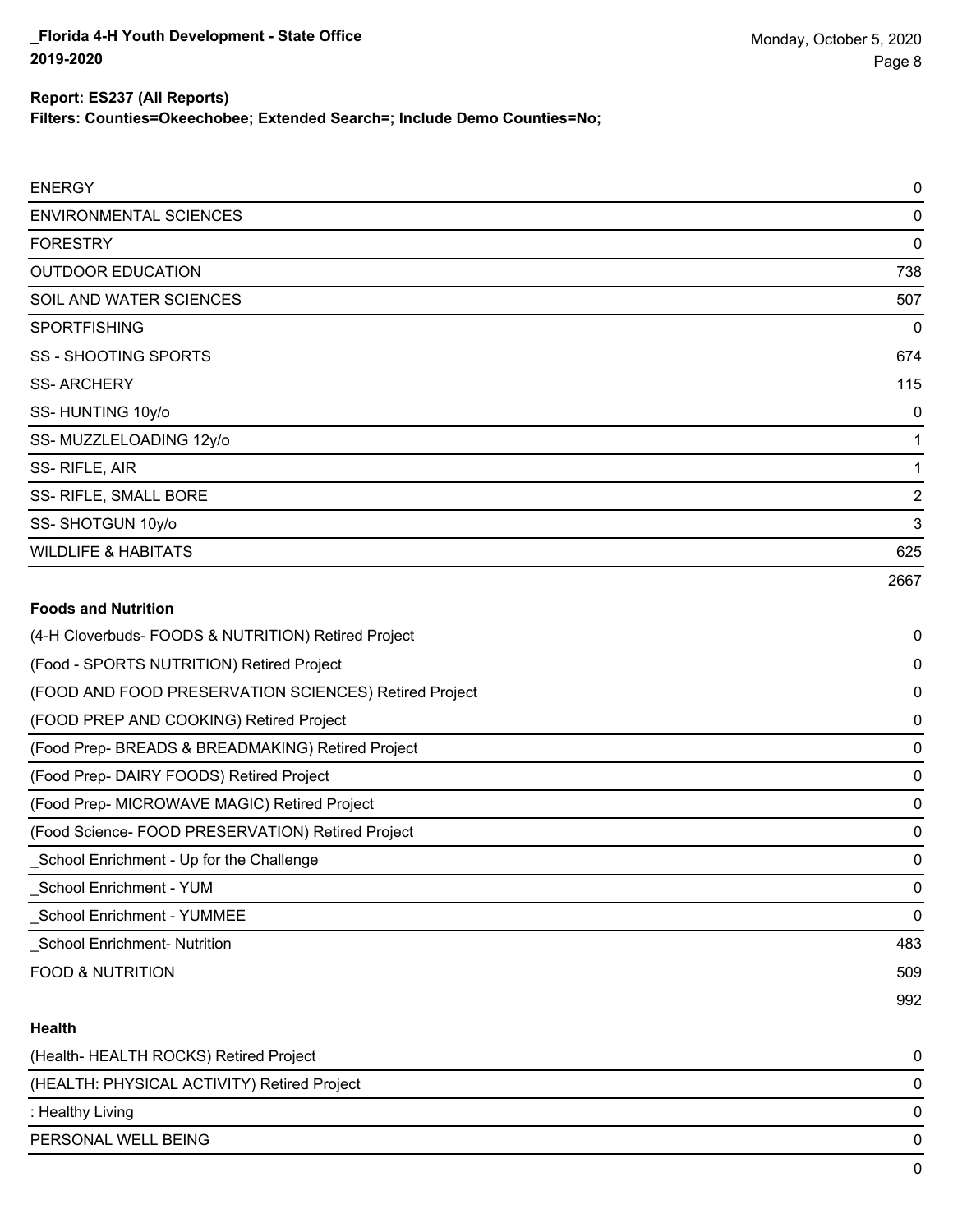#### **Report: ES237 (All Reports)**

**Filters: Counties=Okeechobee; Extended Search=; Include Demo Counties=No;**

| <b>Leadership and Personal Development</b>                 |     |
|------------------------------------------------------------|-----|
| (4-H Cloverbuds- LEADERSHIP) Retired Project               | 0   |
| (4-H Cloverbuds_DISCOVERY Projects) Retired Project        | 0   |
| (Home Environment- CHANGING SPACES) Retired Project        | 0   |
| (Plant Sciences - Mowing for Money) Retired Project        | 0   |
| (Workforce Prep- CAREER DEVELOPMENT) Retired Project       | 0   |
| (Workforce Prep- ENTREPRENEURSHIP) Retired Project         | 0   |
| : Character Education                                      | 0   |
| : Personal Development                                     | 0   |
| <b>EXPLORING 4-H</b>                                       | 80  |
| LEADERSHIP DEVELOPMENT                                     | 829 |
| <b>WORKPLACE PREPARATION</b>                               | 1   |
|                                                            | 910 |
| <b>Personal Safety</b>                                     |     |
| (Health and Safety- ATV SAFETY) Retired Project            | 0   |
| (Health- EMERGENCY PREPARDNESS) Retired Project            | 0   |
| <b>ATV SAFETY</b>                                          | 0   |
| <b>SAFETY</b>                                              | 710 |
|                                                            | 710 |
| <b>Physical Sciences</b>                                   |     |
| (ASTRONOMY) Retired Project                                | 0   |
| : Weather and Climate                                      | 0   |
| <b>AEROSPACE</b>                                           | 0   |
|                                                            | 0   |
| <b>Plant Science</b>                                       |     |
| (4-H Cloverbuds- PLANT SCIENCES-Gardening) Retired Project | 0   |
| (GROWING CITRUS) Retired Project                           | 0   |
| (Plant Sciences-GARDENING) Retired Project                 | 0   |
| (Plants - Gardening - FLOWERS) Retired Project             | 0   |
| (Plants - Gardening - VEGETABLES) Retired Project          | 0   |
| (Plants - Gardening-CONTAINER GARDENING) Retired Project   | 0   |
| School Enrichment- Gardening and Plants                    | 507 |
| <b>GARDENING AND PLANTS</b>                                | 484 |
| GARDENING AND PLANTS: JR MASTER GARDENER                   | 0   |